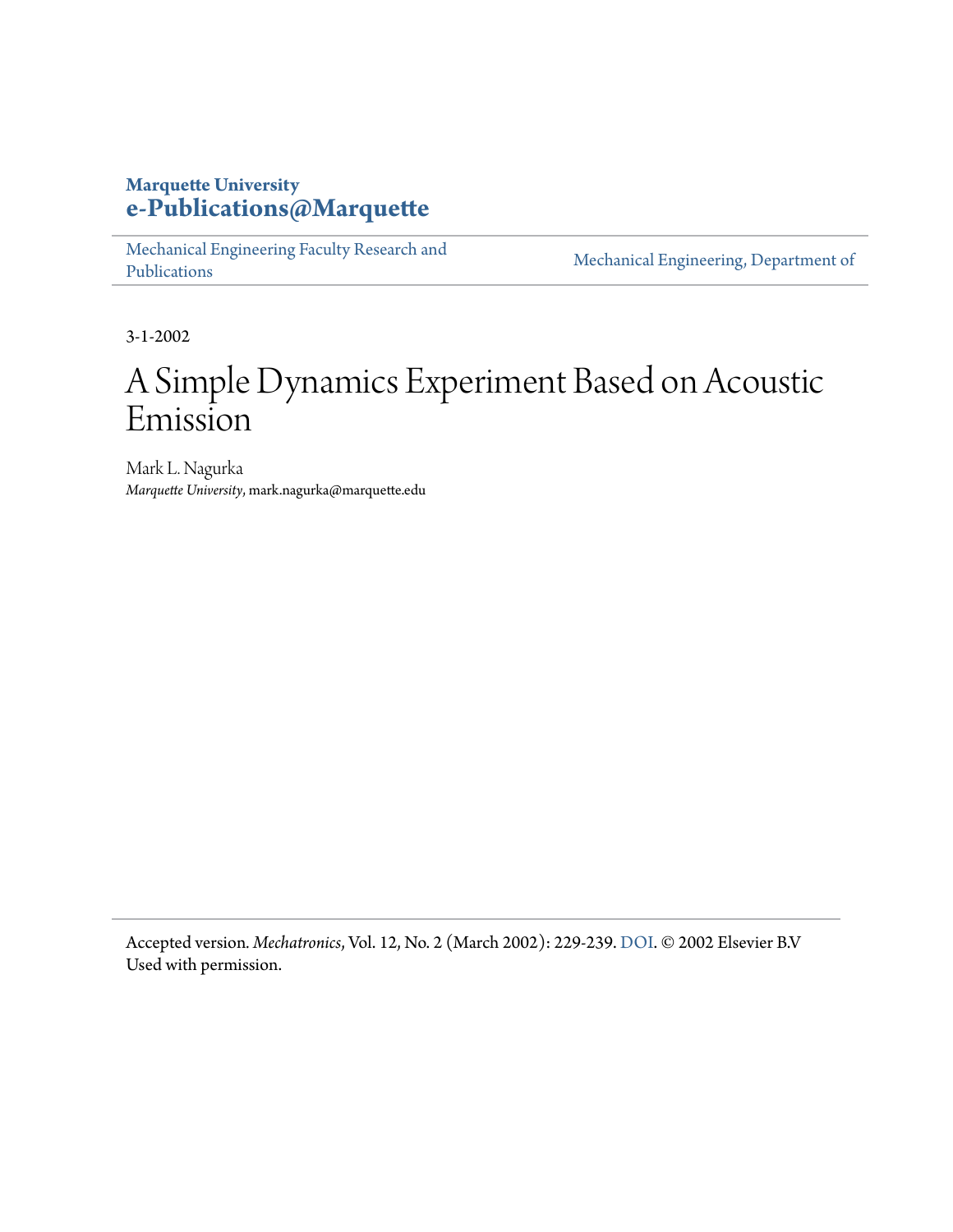**Marquette University**

# **e-Publications@Marquette**

# *Mechanical Engineering Faculty Research and Publications/College of Engineering*

*This paper is NOT THE PUBLISHED VERSION;* **but the author's final, peer-reviewed manuscript.**  The published version may be accessed by following the link in the citation below.

*Mechatronics*, Vol. 12, No. 2 (2002): 229-239. [DOI.](https://www.sciencedirect.com/science/article/pii/S0957415801000630?via%3Dihub) This article is © [Elsevier] and permission has been granted for this version to appear in [e-Publications@Marquette.](http://epublications.marquette.edu/) [Elsevier] does not grant permission for this article to be further copied/distributed or hosted elsewhere without the express permission from [Elsevier].

# **A Simple Dynamics Experiment Based on Acoustic Emission**

Mark L. Nagurka

*Department of Mechanical Engineering, Marquette University Milwaukee, WI*

## **ABSTRACT**

This paper describes a simple experiment well suited for an undergraduate course in mechanical measurements and/or dynamics, in which physical information is extracted from an acoustic emission signature. In the experiment, a ping–pong ball is dropped onto a hard table surface and the audio signal resulting from the ball–table impacts is recorded. The times between successive bounces, or "flight times", are used to determine the height of the initial drop and the coefficient of restitution of the impact. The experiment prompts questions about modeling the dynamics of a simple impact problem, including the use of the coefficient of restitution and the importance of accounting for aerodynamic effects.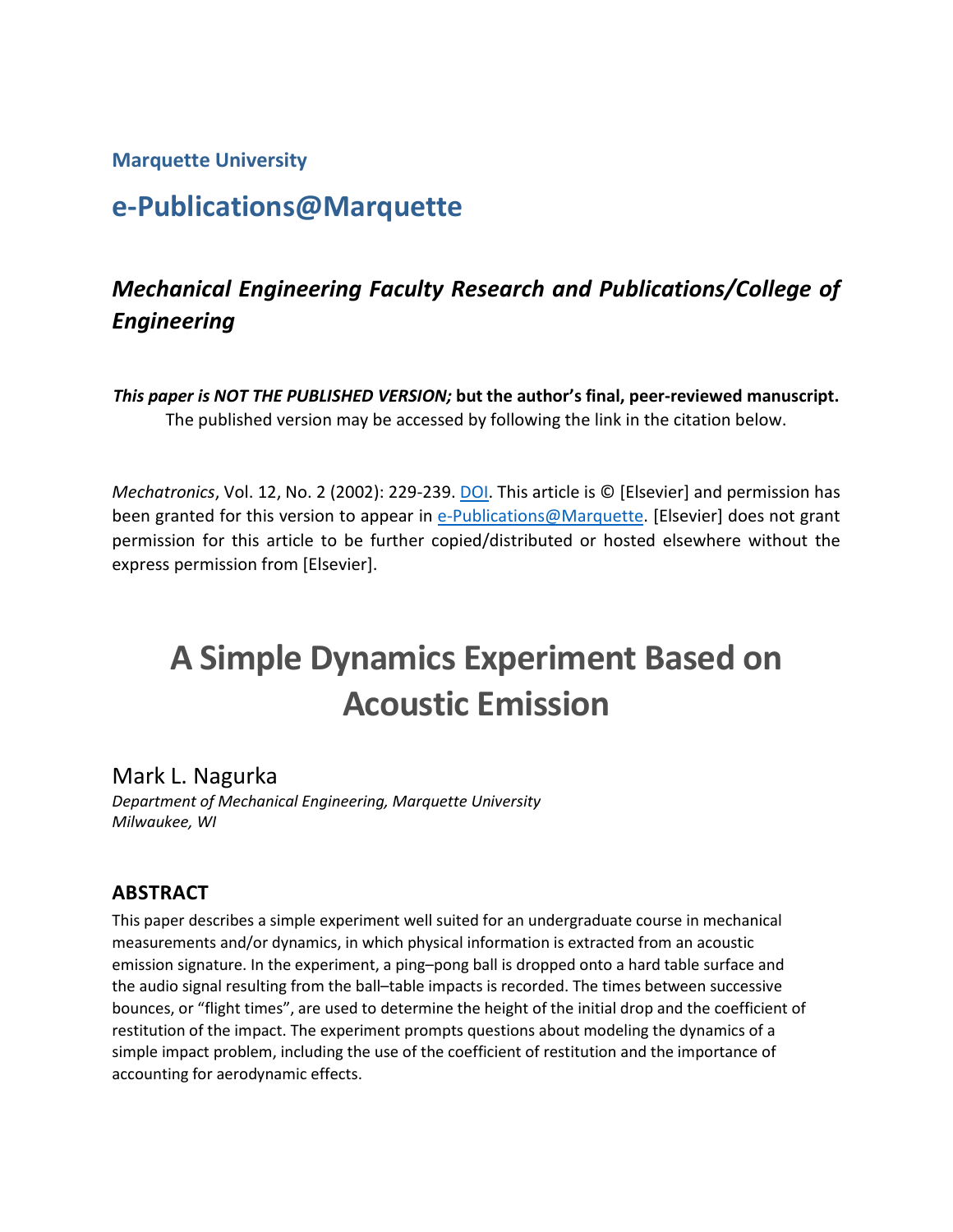#### **1. Introduction**

Acoustic emission is an example of an indirect measurement technique in which clues to the behavior of a physical system are obtained via sound signatures. Sound waves are often incidental manifestations of dynamic behavior, and provide the opportunity to learn much about the physical world. This paper describes an experiment in which physical information is extracted from an acoustic emission signature. It is simple to conduct, affords students the opportunity to compare their results with established theoretical concepts, and is well suited for undergraduate engineering courses in "mechanical measurements" and "dynamics".

In the experiment, shown in the photographs of Fig. 1, a ping–pong ball is dropped from rest onto a hard table surface. The acoustic signatures of the ball–table impacts are recorded using a microphone (with an integrated pre-amplifier) attached to the sound card of a PC. A shareware software package, GoldWave, $1$  is used to record, play, and analyze the audio signal picked up from the microphone. (Sound measurement is addressed in mechanical measurement textbooks see, for example.<sup>1</sup>) The software displays the temporal history of the bounce sounds of successive impacts, from which the times between bounces, or "flight times", are determined. The flight times are used to calculate the height of the initial drop and the coefficient of restitution of the ball–table impacts.





Fig. 1. Photographs of experimental setup (top) and ball falling near microphone (bottom).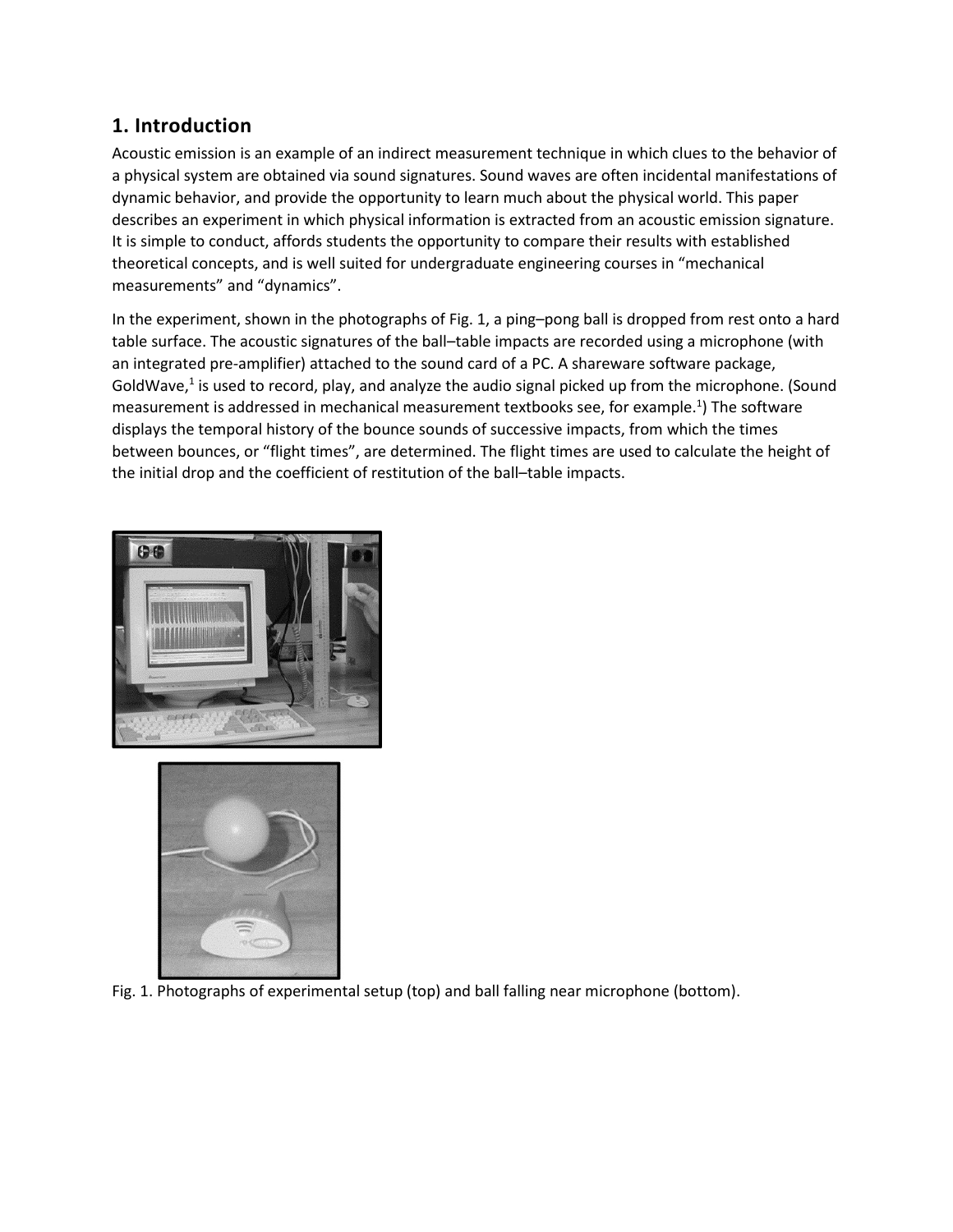#### 1.1. Background: table tennis

The official rules of table tennis<sup>2</sup> specify the characteristics and properties of a ping–pong ball: "The ball shall be spherical, with a diameter of 38 mm. The ball shall weigh 2.5 g. The standard bounce required shall be not less than 23.5 cm nor more than 25.5 cm when dropped from a height of 30.5 cm on a specially designed steel block. The standard bounce required shall not be less than 22 cm nor more than 25 cm when dropped from a height of 30.5 cm on an approved table". The rebound height depends on elastic properties of the ball and the surface of impact, and is specified in dynamics by the coefficient of restitution.

## 2. Theoretical Foundation

This experiment focuses on one type of collision which can be modeled classically as a direct, central impact of particles. The theory of direct, central impact of particles – which follows from Newton's laws of motion – can be found in numerous textbooks (e.g.,  $2,3$ ) that present the fundamentals of dynamics. More advanced treatments of planar and three-dimensional impact for both particles and rigid bodies are developed in specialized textbooks (e.g.,<sup>4,5,6</sup>). A method for the measurement of the coefficient of restitution for collisions between a bouncing ball and a horizontal surface is provided in.<sup>7</sup> The derivation of this paper draws heavily from this method.

A ball is dropped from known height *h*<sub>0</sub> onto a tabletop, modeled as a massive (i.e., immobile), smooth, horizontal surface. The trajectory of the ball is depicted schematically in Fig. 2 which shows the ball height as a function of time for the first few collisions. The ball is modeled as a particle, and vertical motion only is considered in the analysis. Due to the inelastic nature of the ball–table collision, the maximum height of the ball decreases successively with each impact. The trajectory of the ball can be described in terms of the ball height from the surface as a function of time. Neglecting aerodynamic resistance, for the simplest model, the flight time from the top of the trajectory to the surface is then half of the total flight time, *Tn*, between the *n*th and (*n*+1)th bounce.



Fig. 2. Ball height vs. time for first few bounces.

For the case of no air resistance, the vertical speed *vn* (i.e., the vertical component of the velocity) of the ball associated with its *n*th bounce is

$$
(1) vn=gTn2(n=1,2,3,...),
$$

where *g* is the acceleration due to gravity. Assuming a constant coefficient of restitution, *e*,

$$
\text{(2) } \mathsf{v}_n = \mathsf{ev}_{n-1} = \mathsf{e}^{\mathsf{n}} \mathsf{v}_0 \big( \mathsf{n} = 1, 2, 3, \ldots \big).
$$

Equating [\(1\)](https://www.sciencedirect.com/science/article/pii/S0957415801000630?via%3Dihub#FD1) and [\(2\)](https://www.sciencedirect.com/science/article/pii/S0957415801000630?via%3Dihub#FD2) yields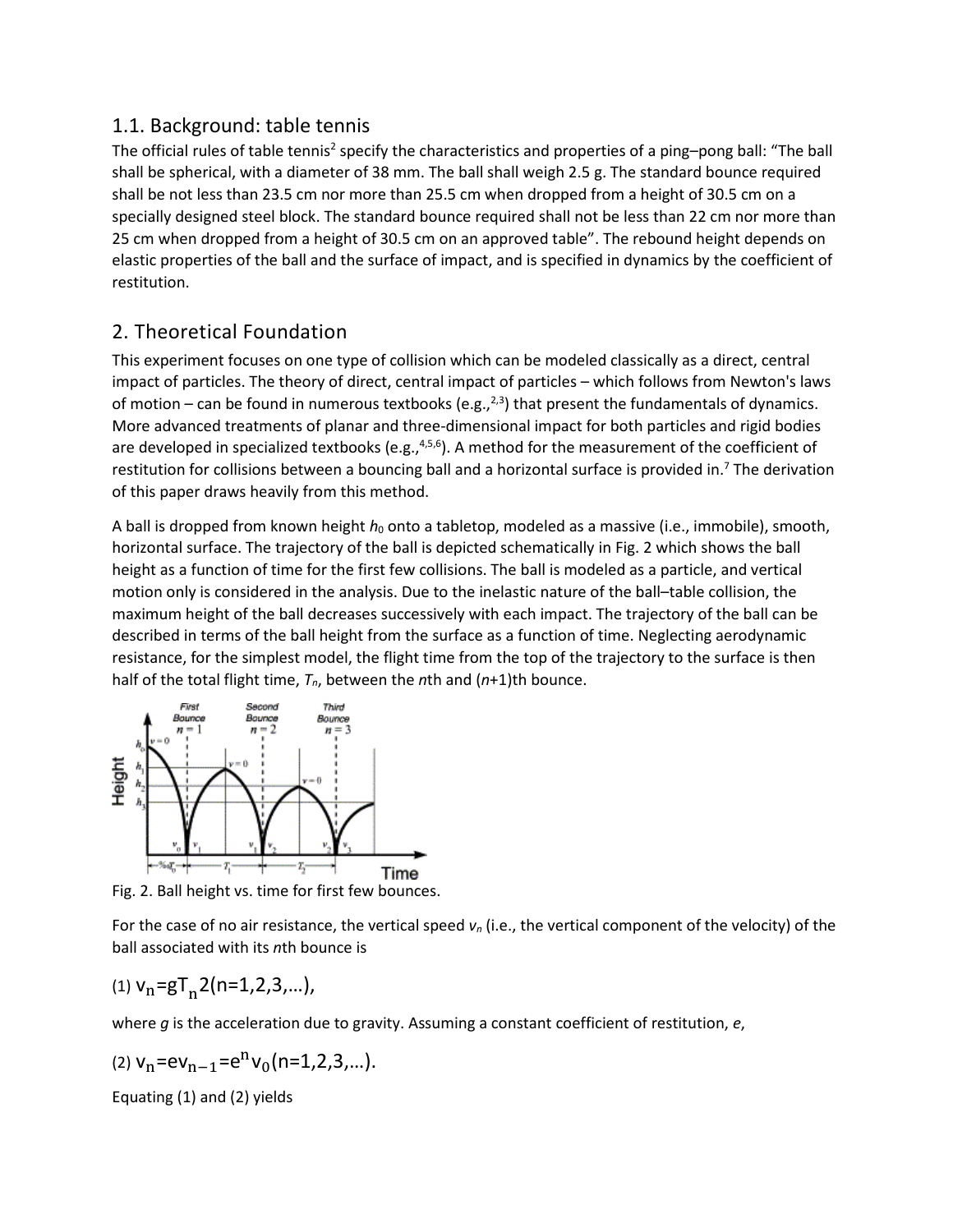$$
(3) Tn=en2v0g(n=1,2,3,...),
$$

from which

(4)  $logT_n = nloge + log2v_0g(n=1,2,3,...).$ 

Plotting Eq. (4) in a graph of  $log(T_n)$  vs. *n* yields a straight line with slope *m*=loge and ordinate intercept  $b = \log(2v_0/g)$ . The intercept can be used to determine  $v_0$  from which the initial height  $h_0$  can be found. In general, the height  $h_n$  reached after the *n*th bounce can be written as

$$
(5) h_n = v_n^2 2g(n=0,1,2,...),
$$

from conservation of energy. The coefficient of restitution and the drop height can then be expressed from the slope and intercept, respectively, as

$$
(6) e=10^{\mathrm{m}}, h_0=18g(10^{2b}).
$$

Although the number of bounces is infinite in theory, the total time required for the ball to come to rest and the total distance traveled are both finite (see Example 4–5 in<sup>2</sup>). The total time required for the ball to come to rest (assuming no air resistance) is

$$
\text{(7) } T_{total} = 12T_0 + \sum_{n=1}^{\infty} T_n = v_0 g + 2v_0 g \sum_{n=1}^{\infty} e^n = v_0 g 1 + 2 \sum_{n=1}^{\infty} e^n = 2h_0 g 1 + 2 \sum_{n=1}^{\infty} e^n = 2h_0 g 1 + e 1 - e.
$$

The total distance traveled along the path is

$$
\text{(8) } S_{\text{total}} = h_0 + 2 \sum_{n=1}^{\infty} h_n = h_0 1 + 2 \sum_{n=1}^{\infty} e^{2n} = h_0 1 + e^2 1 - e^2.
$$

#### 3. Protocol

In the experiment, the procedure is to drop the ball from rest from a measured height above the table such that it lands and bounces near the microphone (see Fig. 1). The software can be initiated for recording upon dropping the ball or configured for automatic recording once a bounce sound is detected. Bounce sounds are indicated by spike amplitudes in the audio signal display, as shown in Fig. 3, and the times associated with the bounces are found. The times between bounces give the flight times. From a linear regression curve fit of the  $log(T_n)$  vs. *n* data, plotted in Fig. 4 for the first ten bounces, the coefficient of restitution  $e$  and height of initial ball drop  $h_0$  can be determined from Eq. (6).



Fig. 3. Bounce history [audio signal](https://www.sciencedirect.com/topics/engineering/audio-signal) with ball–table impacts indicated by spikes (for ball dropped from 30.5 cm, bounce sounds end in 7.5 s).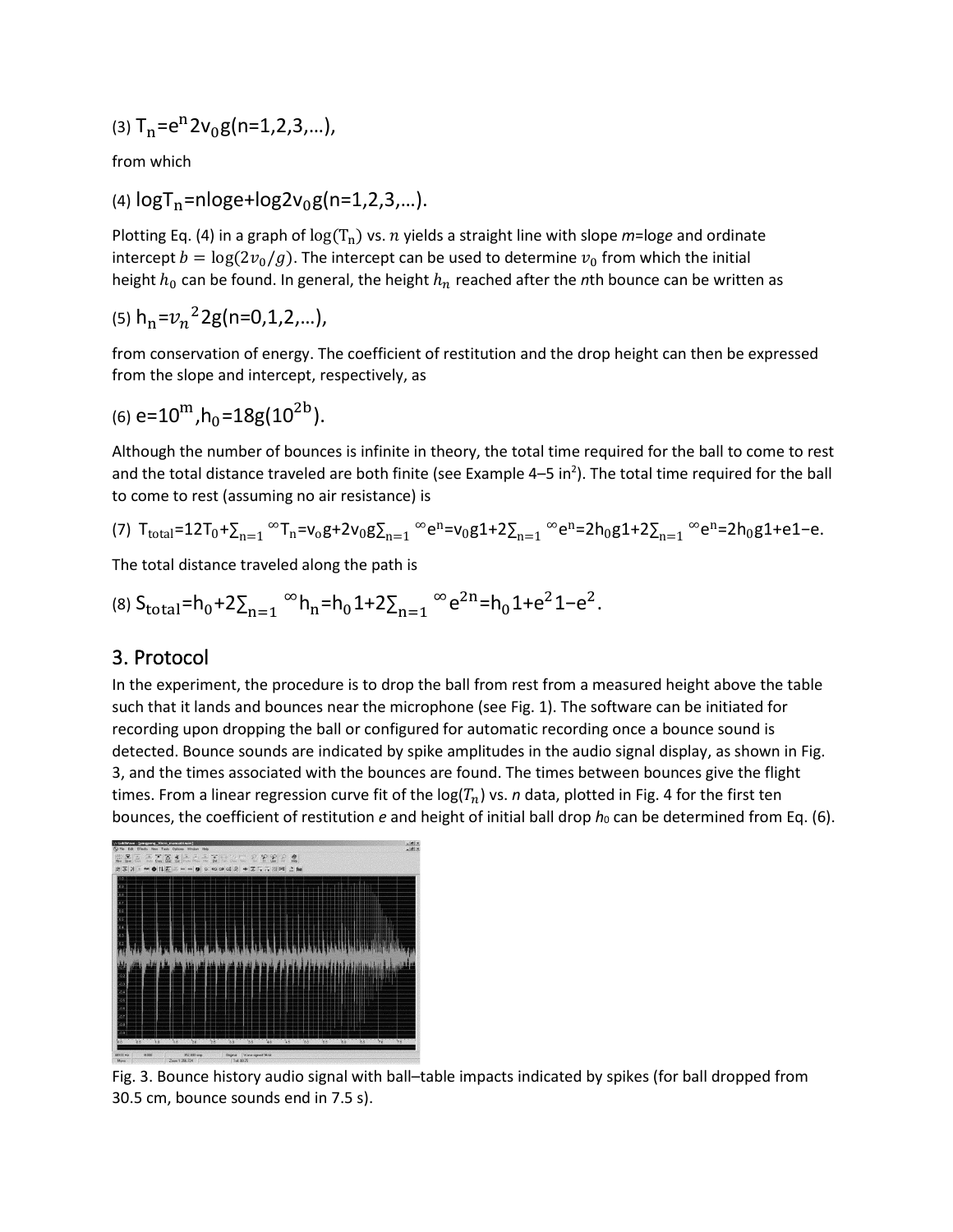

Fig. 4. Log of flight time vs. bounce number.

Students are asked to address the following sample questions:

- 1. Determine the range of coefficients of restitution of a ball with a "steel block" and an "approved table" based on the rules of table tennis. Compare this with the experimentally determined coefficient.
- 2. Determine the initial drop height  $h_0$  of the ball as well as the height  $h_n$  after the *n*th bounce. Compare the calculated initial height with the measured height.
- 3. Determine the total time required for the ball to come to rest and the total distance traveled along the path. If, mathematically, the number of bounces is infinite, why does the ball stop bouncing? Comment.
- 4. Investigate the assumption that the coefficient of restitution is a constant.
	- Determine the coefficient of restitution accounting for the first ten or fifteen bounces only. Is this coefficient of restitution more accurate than one that includes the full bounce history, or one based on the last ten or fifteen bounces only?
	- Consider the possibility that the coefficient of restitution is not constant but rather a function of approach speed. Calculate the coefficient of restitution for each collision directly from the definition,  $e_n = v_n/v_{n-1}$ . What conclusions can you draw from plotting the results as a function of bounce number?

5. Investigate the assumption that air resistance is negligible. Develop a dynamic model that includes aerodynamic resistance and simulate its effect. Are aerodynamic effects important in the model? If so, are the effects equally significant for the beginning bounces and later bounces? Consider the possibility that the drag coefficient is not constant with velocity.

6. Determine the accumulated energy loss at the bounces. Assuming the entire loss is converted to thermal energy at the first bounce, estimate the temperature increase (taking the ball material as plastic). Assuming the entire loss is converted to acoustic energy at the first bounce, estimate the noise. Comment.

7. Does the bounce frequency change near the end of the bounces? Comment.

8. Estimate the time of contact between the ball and table at a bounce. Is it reasonable to neglect this time of contact in the model? Is the time of contact constant for successive bounces?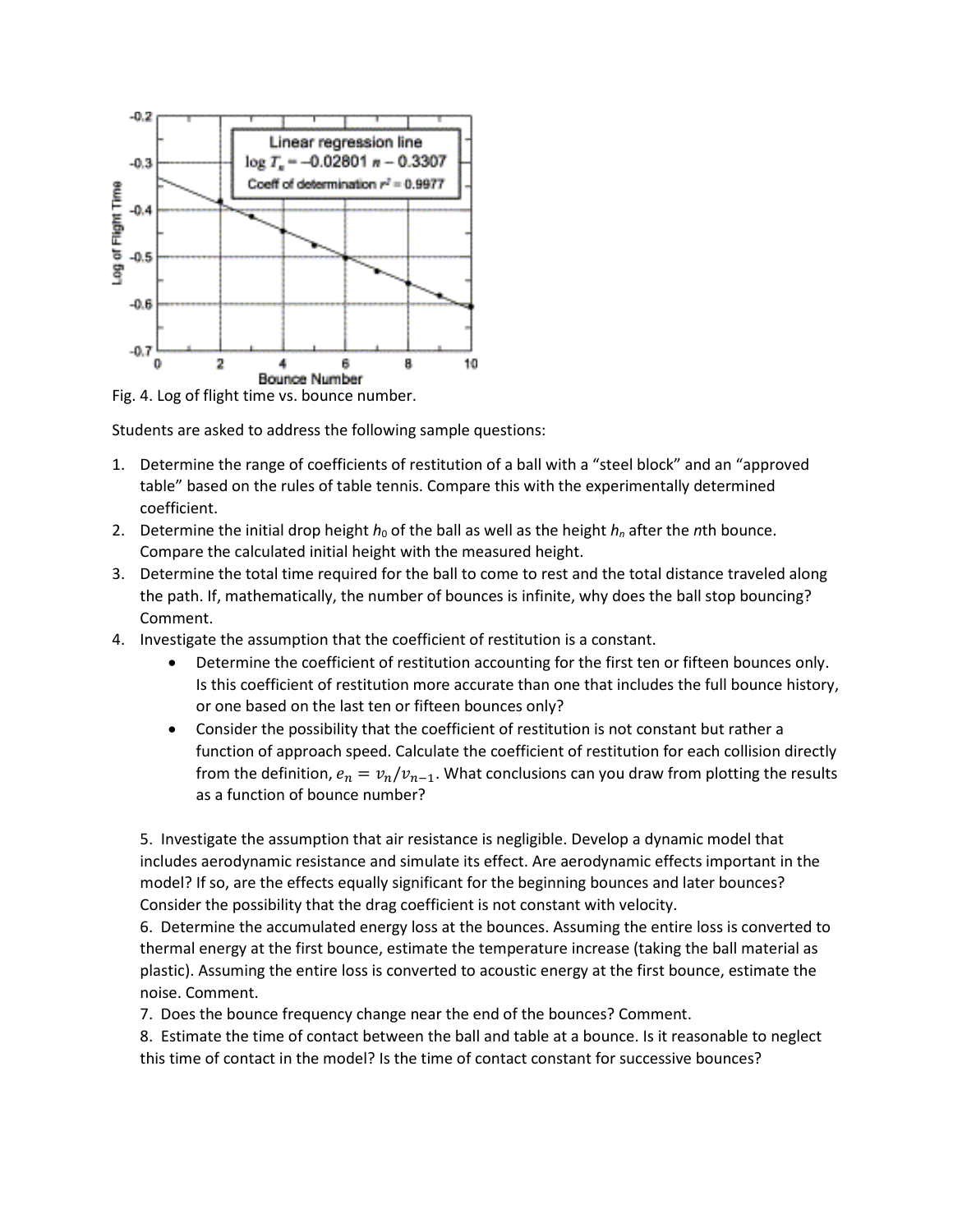9. Someone suggests that the ball can be modeled as an equivalent mass-spring-damper system. Assuming a linear model, how would the mass, stiffness, and damping values be determined? Are these parameters related to the coefficient of restitution and the contact time at each bounce? 10. Someone suggests that gravity acts like a spring between the ball and the table. Is this idea reasonable? If so, does gravity act like a linear spring?

11. Is it appropriate to model the ball as a particle undergoing vertical motion only? Why does the ball rotate and migrate as it bounces? Is the motion of the ball deterministic?

Many other questions can be posed to trigger discussion and prompt student thinking about the physics of impact and assumptions of appropriate models.

## 4. Results And Discussion

A ping–pong ball was dropped from an initial height of 30.5 cm onto a butcher-block-top lab bench. The coefficient of restitution *e* and the height of the initial drop  $h_0$ , calculated from the linear regression curve fit of the data presented in Fig. 4, give  $e = 0.9375$  and  $h_0 = 26.7$  cm, or a 12.3% error in predicted drop height. The predicted coefficient of restitution is higher than the theoretical range of  $0.878 \leqslant e \leqslant 0.914$  for a "steel block" and  $0.849 \leqslant e \leqslant 0.905$  for an "approved table" based on the rules of table tennis. The differences in the predicted vs. actual initial heights and in the coefficients of restitution may be attributable, as indicated below, to neglecting aerodynamic drag in the analysis.

In theory, the total time required for the ball to come to rest is a function of the coefficient of restitution, as indicated in Eq. (7) and plotted in Fig. 5 for an initial height of 30.5 cm. In the experiment, the total time before the ball comes to rest is 7.50 s corresponding to a coefficient of restitution of 0.938. Similarly, the total distance traveled by the ball before it comes to rest is a function of the coefficient of restitution for a given initial height, as indicated in Eq. (8). For a drop height of 30.5 cm and a coefficient of restitution of 0.94 the total distance traversed is 4.94 m.



Fig. 5. Total time of bounce history vs. coefficient of restitution.

The coefficient of restitution is a composite index that accounts for impacting body geometries, material properties, and approach velocities. To investigate whether the coefficient of restitution remains constant for each ball–table impact requires a slight modification of Eq. (2), namely, v<sub>n</sub>=e<sub>n</sub>v<sub>n−1</sub>(n=1,2,3,...). where  $e_n$  is the coefficient for the *n*th bounce. Combining this equation with Eq. (1) yields an expression for the coefficient of restitution in terms of flight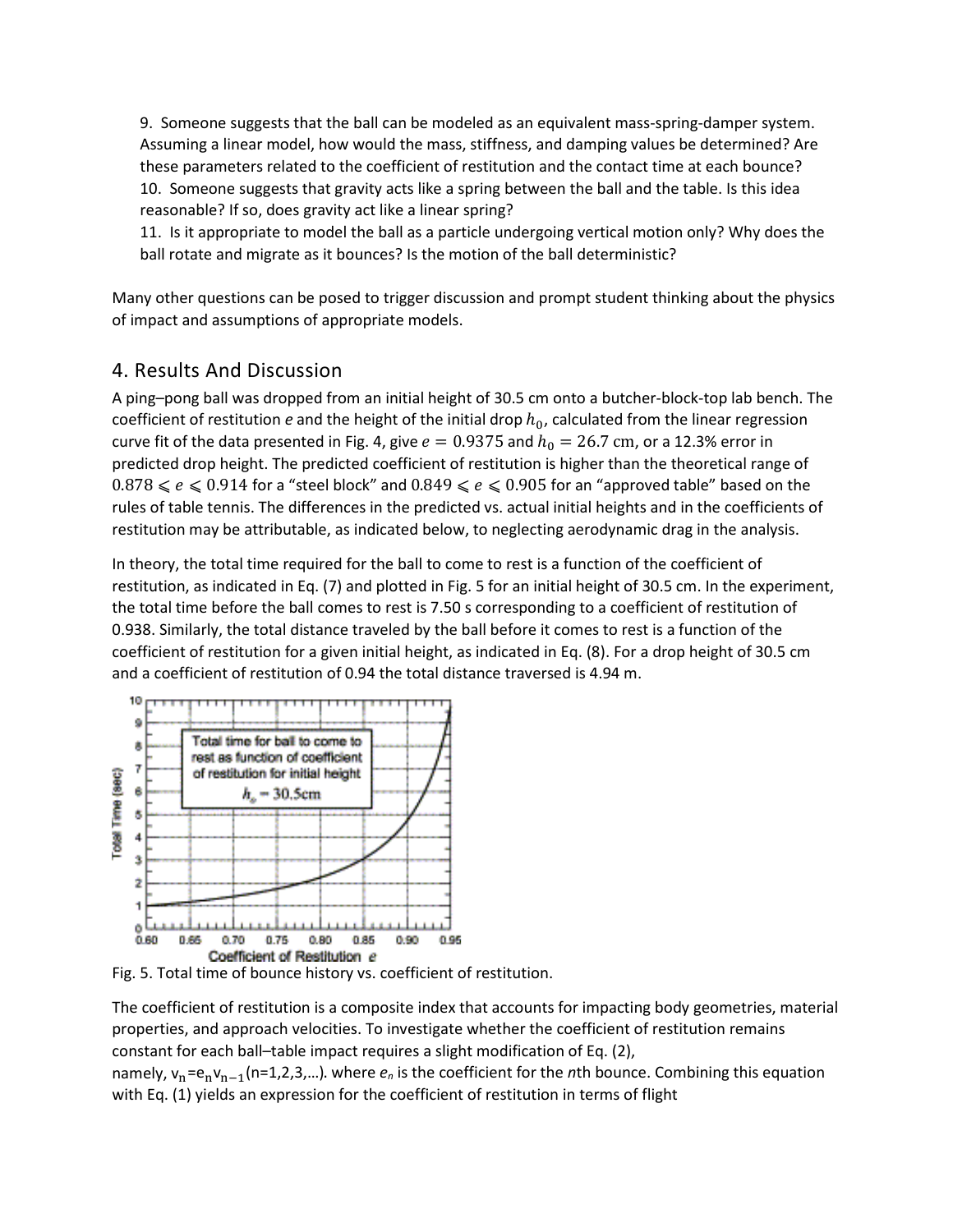times,  $e_n = T_n/T_{n-1}(n=1,2,3,...)$ . The values plotted in Fig. 6 for the first thirty bounces, as well as the linear regression fit, indicate a trend-wise increase in the coefficient with successive bounces.



Fig. 6. Coefficient of restitution vs. bounce number.

The effect of aerodynamic drag has thus far been neglected in the analysis. Without aerodynamics in the model the acceleration of the ball during flight is constant (due to gravity only). More complete models that consider the retarding effect of drag during the flight phases can be developed. For example, Fig. 7 shows a free-body diagram of a falling ball, accounting for the body force  $F_{\text{body}} = mg$  (the weight) and the aerodynamic drag force  $F_{\text{aero}} = 12 \rho A C_D v^2$ , where *m* is the mass of the ball,  $\rho$  is the density of air, A is the ball cross-sectional area, and  $C<sub>D</sub>$  is the drag coefficient. The equation of motion for the falling ball can be written in a form that shows the aerodynamic force normalized with respect to the body force, i.e.,  $g(1 - (F_{\text{aero}}/F_{\text{body}})) = dv/dt$ . The magnitude of the normalized force term determines the importance of aerodynamic effects in the model.



Fig. 7. Free-body diagram of falling ball.

Different aerodynamic models can be considered. One approach is to assume a constant (i.e., velocityindependent) drag coefficient. An alternative approach is to recognize that the drag coefficient of flow over a smooth sphere is a function of the Reynolds number, and hence is velocity dependent (see, for example, Fig. 9.11 of<sup>8</sup>). This method was adopted to develop Fig. 8, which shows the aerodynamic force normalized by the body force, i.e., the weight of the ping–pong ball (0.0245 N), as a function of ball velocity. At 2.4 m/s, the maximum approach speed for a 30.5 cm drop, the aerodynamic force is 6.4% of the body force. Fig. 9 gives the height history predicted by a dynamic simulation model that accounts for the velocity-dependent aerodynamic effects of Fig. 8 for the case of a (constant) coefficient of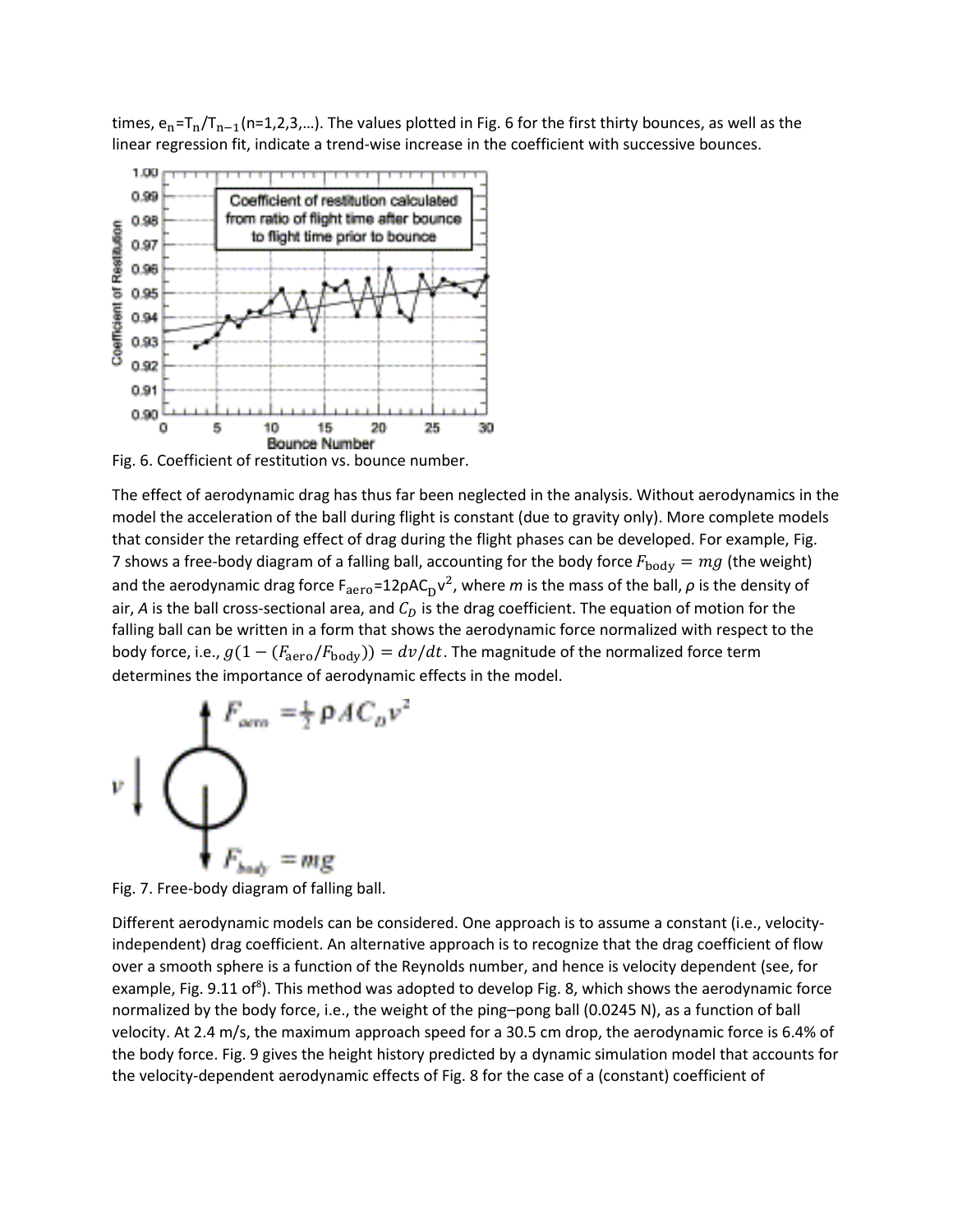restitution of 0.94. Although aerodynamic effects do not dominate the trajectory dynamics, they influence the bounce history and are needed for a more accurate model.



Fig. 8. Normalized aerodynamic force vs. velocity.



Fig. 9. Ball height vs. time for entire bounce history (simulation accounts for aerodynamic effects with velocity-dependent drag coefficient).

## 4.1. Value of Experiment

The experiment engages students in creative thinking about the dynamics of a simple impact problem, and brings to life equations of physics. With basic instructions provided in a laboratory manual, the experiment has proven to be "open-ended". Students are encouraged to explore different impact situations, and test their suspicions regarding the effect of height and noise of collision with the change in coefficient of restitution.

## 5. Conclusion

This experiment has been incorporated into a junior-level mechanical engineering course, "MEEN 120: Mechanical Measurements and Instrumentation" at Marquette University. The experiment has minimal requirements for hardware (PC with sound card, microphone, ball), software (GoldWave shareware), and time (taking approximately 5–10 min). Since it does not require any special laboratory facilities, the experiment can be conducted in a classroom using a notebook computer with a sound card and microphone. The experiment has been well received, has fostered significant discussion with students, and is suggested for use in courses in "measurements" and "dynamics".